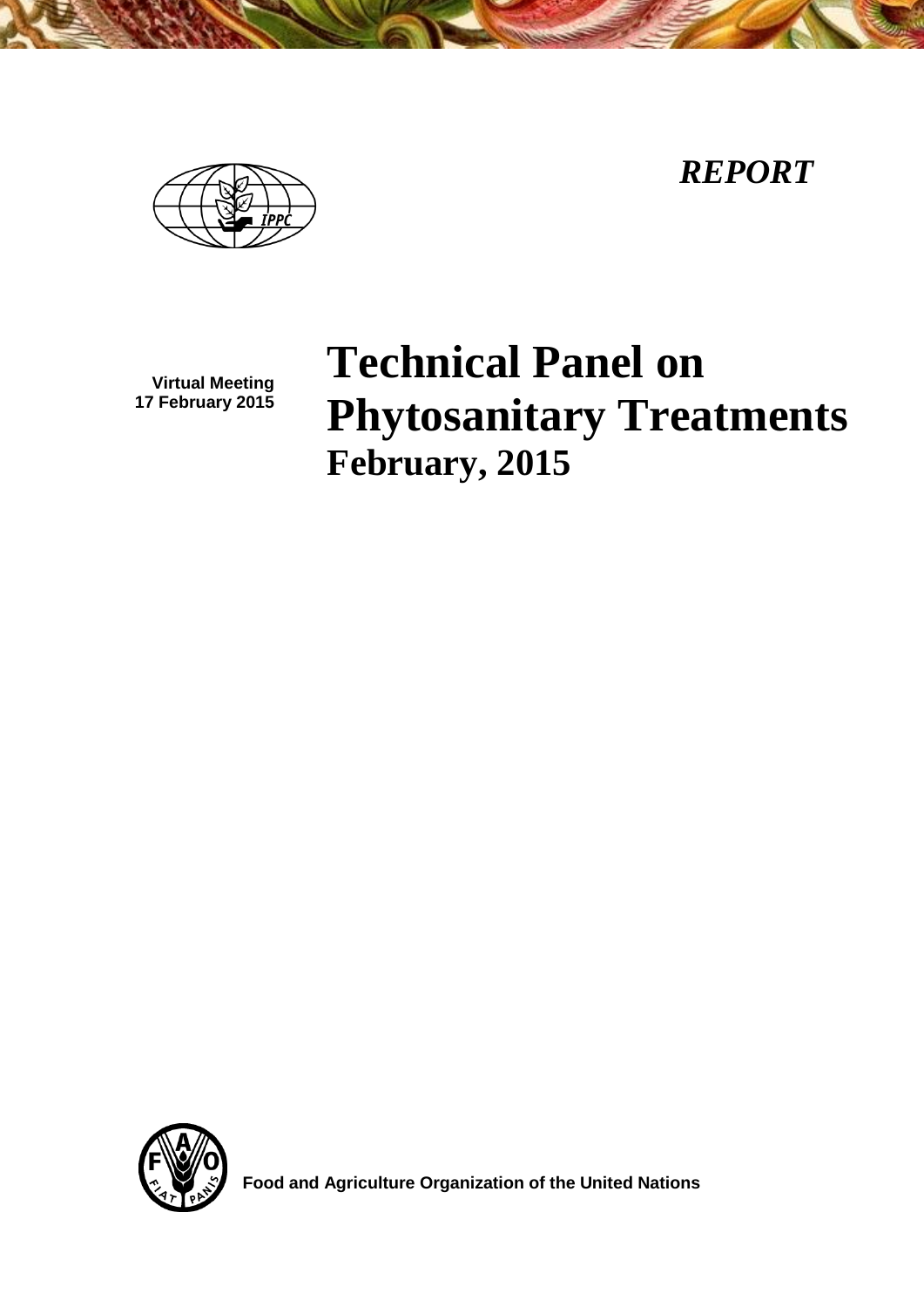# **CONTENTS**

| 1. |                                                                                       |  |
|----|---------------------------------------------------------------------------------------|--|
|    |                                                                                       |  |
| 2. |                                                                                       |  |
|    |                                                                                       |  |
|    | Update on the 10th Session of the Commission on Phytosanitary Measures (CPM-10)4      |  |
|    | Update on the Expert Consultation on Phytosanitary Treatments for Bactrocera dorsalis |  |
| 3. |                                                                                       |  |
|    |                                                                                       |  |
|    | Review of 2014 member consultation comments on six phytosanitary treatments           |  |
|    | TPPT recommendations for future research on high temperature forced air treatment     |  |
|    |                                                                                       |  |
|    |                                                                                       |  |
|    |                                                                                       |  |
| 4. |                                                                                       |  |
|    |                                                                                       |  |
|    |                                                                                       |  |
|    |                                                                                       |  |
| 5. |                                                                                       |  |
|    |                                                                                       |  |
|    | Appendix 2 - Influence of Treatment Efficacy on Selecting Phytosanitary Treatments 11 |  |
|    | Appendix 3 - TPPT Recommendations for Future Research on High Temperature Forced Air  |  |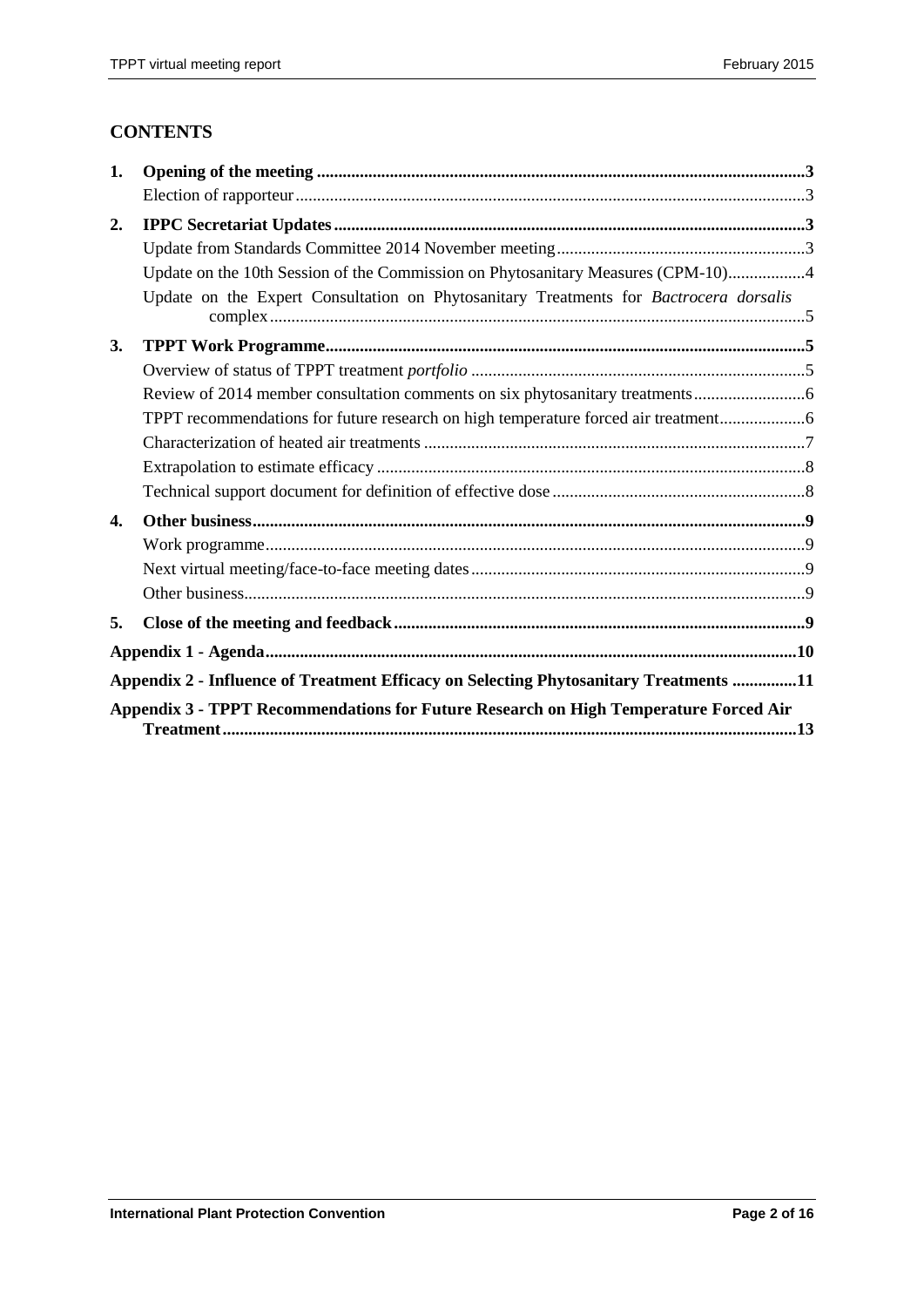# <span id="page-2-0"></span>**1. Opening of the meeting**

*[1]* The IPPC Secretariat (hereafter Secretariat) welcomed the participants to the meeting. The following persons participated in the meeting:

Mr Patrick GOMES (TPPT Member, USA)

Mr Guy HALLMAN (TPPT Member, USA)

Mr Michael ORMSBY (TPPT Member, New Zealand)

Mr Matthew SMYTH (TPPT Member, Australia)

Mr Daojian YU (TPPT Member, China)

Mr Andrew PARKER (TPPT Invited Expert, International Atomic Energy Agency (IAEA))

Mr Nuri NIYAZI (IPPC Secretariat)

Ms Adriana MOREIRA (IPPC Secretariat)

- *[2]* The Secretariat especially welcomed two of the three new members to the Technical Panel on Phytosanitary Treatments (TPPT), Mr Matthew SMYTH (Australia) and Mr Daojian YU (China) and wished them best of success in their work on the Panel. The third new member, Mr Glenn BOWMAN (Australia), was unable to participate in the meeting.
- *[3]* The participants introduced themselves briefly. The full list of TPPT members and their contact details can be found on the International Phytosanitary Portal  $(IPP)^1$ .
- *[4]* The Secretariat gave a brief explanation of the use of the Adobe Connect tool.
- *[5]* The Secretariat introduced the agenda and it was adopted as presented in Appendix 1 of this report.

### <span id="page-2-1"></span>**Election of rapporteur**

*[6]* Mr Matthew SMYTH was elected as the rapporteur.

# <span id="page-2-2"></span>**2. IPPC Secretariat Updates**

# <span id="page-2-3"></span>**Update from Standards Committee 2014 November meeting**

- *[7]* The Secretariat provided an update from the Standards Committee (SC) 2014 November meeting. The SC recommended, for adoption, four draft International Standards for Phytosanitary Measures (ISPMs) and three draft phytosanitary treatments (PTs) to the Tenth Session of the Commission of Phytosanitary Measures (CPM-10) (2015). It was pointed out that one draft ISPM on Determination of host status of fruit to fruit flies (Tephritidae) (2006-031) and the three PTs—Cold treatment (CT) for *Bactrocera tryoni* on *Citrus sinensis* (2007-206E), CT for *B. tryoni* on *C. reticulata* x *C. sinensis* (2007-206F) and CT for *B. tryoni* on *C. limon* (2007-206G)—had previously received formal objections and the SC decided to forward them to CPM for adoption by vote, without option for formal objections according to the IPPC standard setting procedure.
- *[8]* For the draft PT on CT for *B. tryoni* on *C. sinensis,* it was mentioned that the SC decided to change the title from CT for *B. tryoni* on *C. sinensis* "Navel" and "Valencia" (2007-206E) to CT for *B. tryoni* on *C. sinensis* (2007-206E), thus removing the cultivar names in response to a suggestion as part of the previous formal objections raised when presented to CPM-9 (2014). By the same token, in the text of the draft PT the information on pre-cooling was removed and a small adjustment to the references was made.

 $\overline{\phantom{a}}$ 

<sup>1</sup> TPPT membership list: [https://www.ippc.int/en/core-activities/standards-setting/expert-drafting](https://www.ippc.int/en/core-activities/standards-setting/expert-drafting-groups/technical-panels/technical-panel-phytosanitary-treatments/#secretariat)[groups/technical-panels/technical-panel-phytosanitary-treatments/#secretariat](https://www.ippc.int/en/core-activities/standards-setting/expert-drafting-groups/technical-panels/technical-panel-phytosanitary-treatments/#secretariat)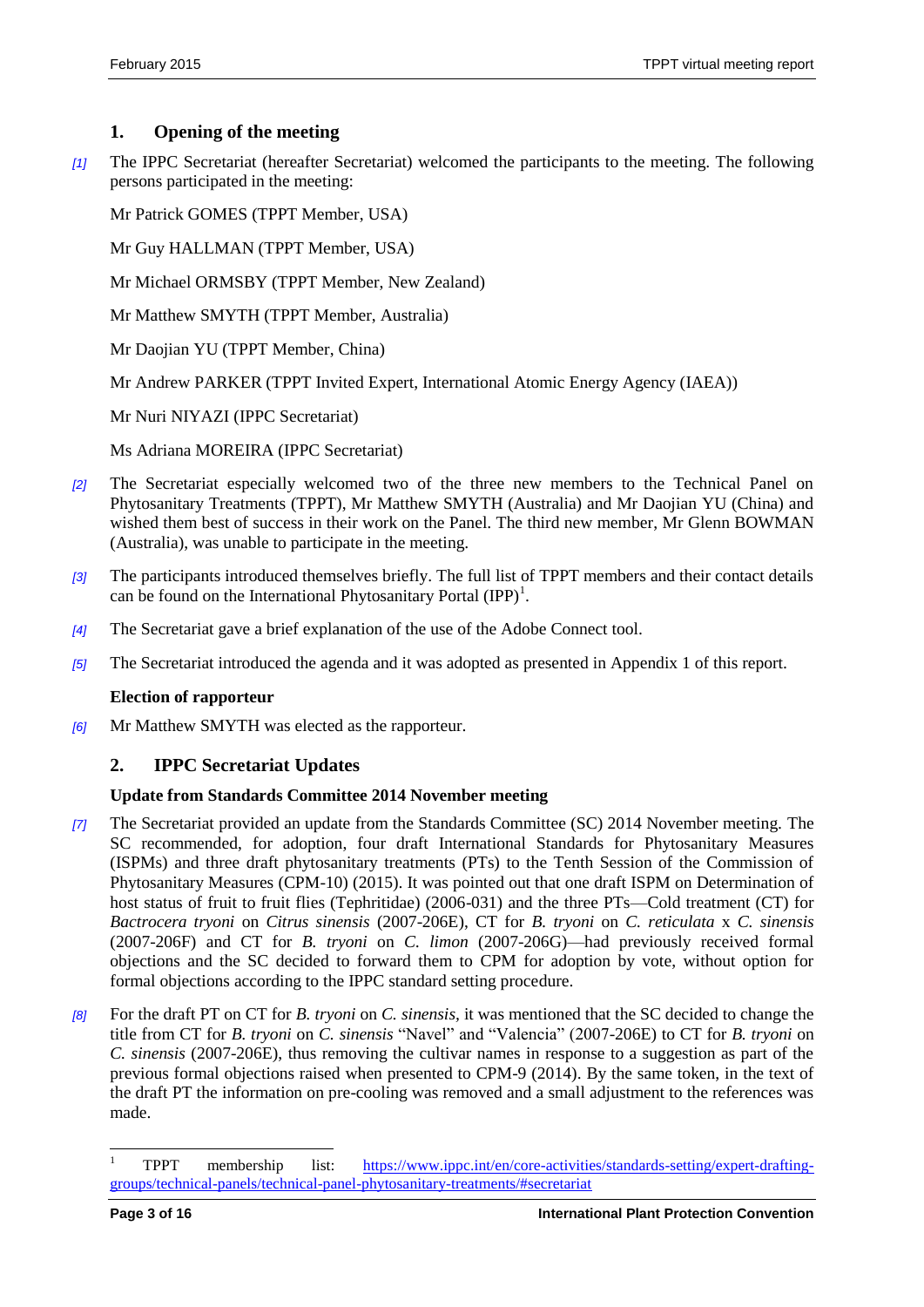- *[9]* The Secretariat also updated the participants on relevant items relating to the work of the Technical Panel on Forest Quarantine (TPFQ) as discussed by the SC at its last meeting. The points were as follows:
	- Moisture content and methyl bromide penetration into wood
- *[10]* The Secretariat informed the participants that the SC had noted the TPFQ paper on "Moisture content and methyl bromide penetration into wood", which had been drafted with input from the International Forest Quarantine Research Group (TPFQ) and the TPPT. In the paper the TPFQ considered that, while moisture does affect the ability of methyl bromide to penetrate wood, most wood in service does not contain high levels of moisture. Therefore, this is not considered the major issue with the effectiveness of ISPM 15 (*Regulation of wood packaging material in international trade*), but rather, the main concern is the operationalization and implementation of the ISPM.
	- Amendment of dielectric heating schedule in Annex 1 of ISPM 15
- *[11]* Further, the Secretariat briefed the participants that the TPFQ had proposed an amendment to Annex 1 of ISPM 15 to remove restrictions on wood dimensions and heat-up time and that the SC agreed to propose this topic be added to the List of Topics (LOT) and this request will be forwarded to the CPM-10 (2015) for consideration.
- *[12]* The Secretariat also updated the participants on a relevant change to the LOT, namely that the SC agreed to split the topic "Sulfuryl fluoride [SF] fumigation of wood packaging material" (2007-101) into two separate topics targeted to specific pests groups, as follows: "SF fumigation of insects in debarked wood" (2007-101A) and "SF fumigation of nematodes and insects in debarked wood"  $(2007-101B)$ . This had been recommended by the TPPT in its 2014 face-to-face meeting<sup>2</sup>, so as to separate the treatment into one for insects (with a less severe schedule) and one for pine wood nematode (PWN) and insects (with a more severe schedule) because this would make the treatments more targeted and prevent unnecessarily high dosing of timber not infested with PWN.
- *[13]* Regarding the 2014-08 "Call for experts for expert drafting groups", the Secretariat reiterated that the SC agreed to offer the following three nominated experts a five-year term as members of the TPPT, effective from 2014-11:
	- Mr Glenn John BOWMAN (AUSTRALIA)
	- Mr Matthew SMYTH (AUSTRALIA)
	- Mr Daojian YU (CHINA)
- *[14]* It was also mentioned that the SC noted the resignation of Mr Andrew JESSUP (Australia) and that an SC e-discussion was underway regarding an additional nomination received from Japan (which had been submitted to the Secretariat by the NPPO in a timely manner but for unknown reasons was not received. TPPT membership composition will be placed on the agenda of the at SC 2015-05 meeting, as three members' terms are expiring at the end of the present year.

# <span id="page-3-0"></span>**Update on the 10th Session of the Commission on Phytosanitary Measures (CPM-10)**

*[15]* The Secretariat informed the participants that a side-session on the "Expert consultation on phytosanitary treatments for *Bactrocera dorsalis* complex" will be held by the Secretariat during CPM-10. Further it was noted that a special topics session will be conducted which will include the topic of "New methods for pest control". This will be presented by Mr Ron SEQUEIRA of the United States Department of Agriculture (USDA) Animal and Plant Health Inspection Service (APHIS) and will address: (i) alternatives to methyl bromide, organophosphates and carbamates; (ii) new fumigants, broadcast products, radiofrequency, modified atmospheres and irradiation treatments; and (iii) integrated phytosanitary measures, including "next generation systems approaches".

 $\overline{a}$ 

<sup>&</sup>lt;sup>2</sup> 2014 TPPT Meeting Report:<https://www.ippc.int/en/work-area-publications/2545/>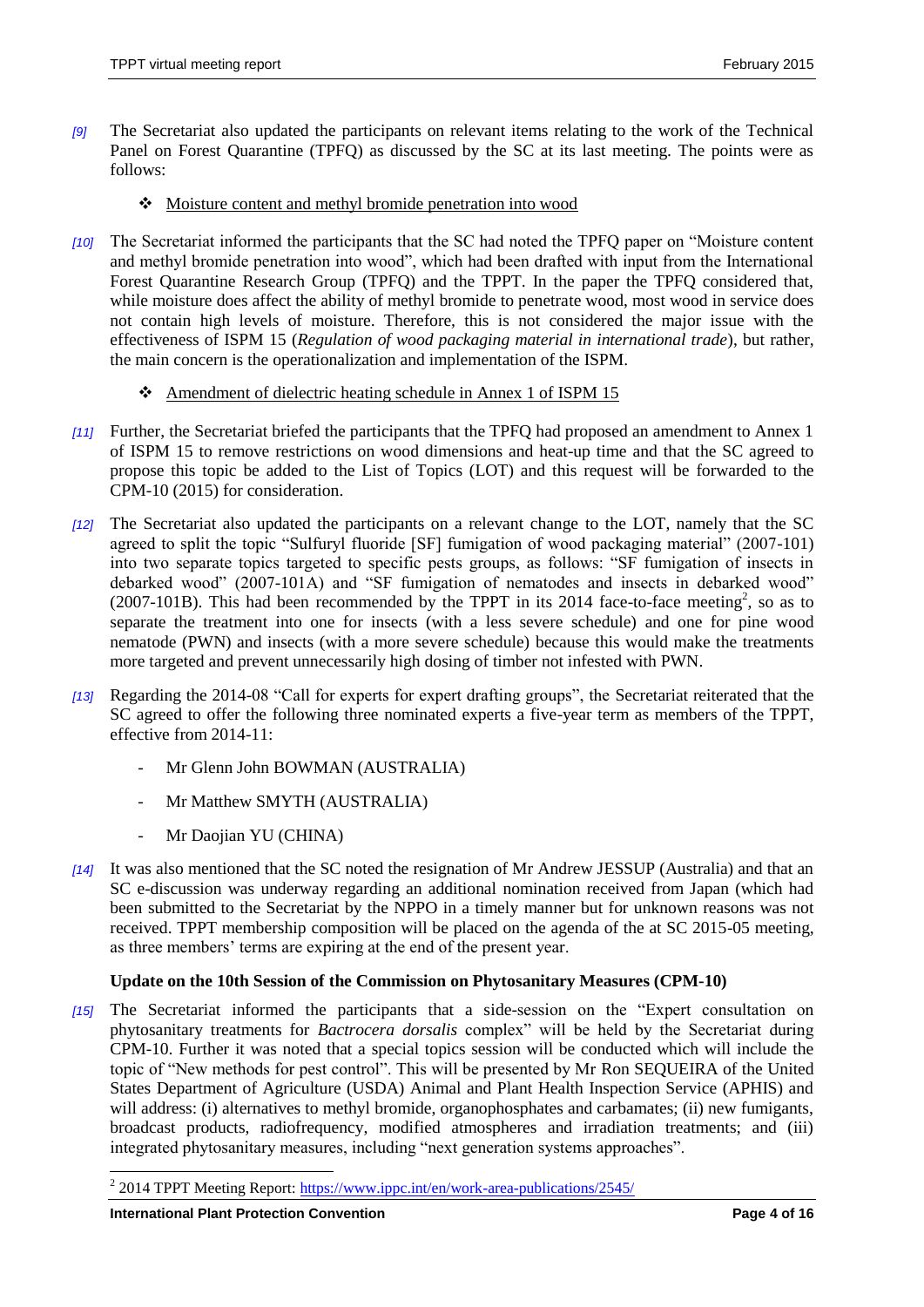## <span id="page-4-0"></span>**Update on the Expert Consultation on Phytosanitary Treatments for** *Bactrocera dorsalis* **complex**

- *[16]* The Secretariat updated the participants on the "Expert consultation on phytosanitary treatments for *Bactrocera dorsalis* complex", which was held from 1 to 5 December 2014 in Okinawa, Japan, hosted by the Japanese National Plant Protection Organisation (NPPO). The meeting was attended by 24 phytosanitary researchers from twelve countries and the agenda included the following points:
	- Discussion of implications of synonymization of four *Bactrocera* fruit fly pests;
	- Presentation of phytosanitary treatment research for species in the *B. dorsalis* complex;
	- Discussion of issues in the design, conduct, operationalization, evaluation and presentation of the data of PTs.
- [17] More detailed information can be obtained in the full meeting report<sup>3</sup>.
- *[18]* It was pointed out that the main outputs were as follows:
	- Development of a list of NPPO or RPPO-approved treatments for *B. dorsalis* complex species;
	- Publication of a joint-reviewed paper that is to provide a "phytosanitary treatment toolbox" (listing available PTs against *B. dorsalis* complex, describing the market access obtained, problems encountered with treatment efficacy, possible effects on fruit quality, and identifying future research needs);
	- Continued collaboration will be achieved via the Phytosanitary Temperature Treatment Expert Group  $(PTTEG)^4$ , which was formed as an outcome of the Expert Consultation on Cold Treatments in December  $2013^5$ , and which plans to hold its first meeting from 17-20 August 2015 in Nelspruit, South Africa.

# <span id="page-4-1"></span>**3. TPPT Work Programme**

### <span id="page-4-2"></span>**Overview of status of TPPT treatment** *portfolio*

- *[19]* The Secretariat provided an overview of the TPPT portfolio of draft phytosanitary treatments, currently totaling 20 draft phytosanitary treatments (PTs) at various stages of development along the standard setting process:
	- 4 PTs (three cold treatments and one irradiation treatment) were submitted to CPM-10 for adoption,
	- 6 PTs that underwent member consultation in 2014 were under review by the TPPT,
	- 4 PTs were approved by the SC for the 2015 member consultation period,
	- 5 PTs were on hold pending further analysis of the supporting data and complementary studies, and
	- 1 PT was being reviewed further and continues to await receipt of supplementary data requested from the submitter.

l

<sup>3</sup> "Expert consultation on phytosanitary treatments for *Bactrocera dorsalis* complex" meeting report: <https://www.ippc.int/en/publications/2702/>

<sup>&</sup>lt;sup>4</sup> Phytosanitary Temperature Treatment Expert Group:

<https://www.ippc.int/en/liason/organizations/phytosanitarytemperaturetreatmentsexpertgroup/>

<sup>5</sup> Expert Consultation on Cold Treatments: [https://www.ippc.int/en/core-activities/standards-setting/expert](https://www.ippc.int/en/core-activities/standards-setting/expert-consultation-on-cold-treatments/)[consultation-on-cold-treatments/](https://www.ippc.int/en/core-activities/standards-setting/expert-consultation-on-cold-treatments/)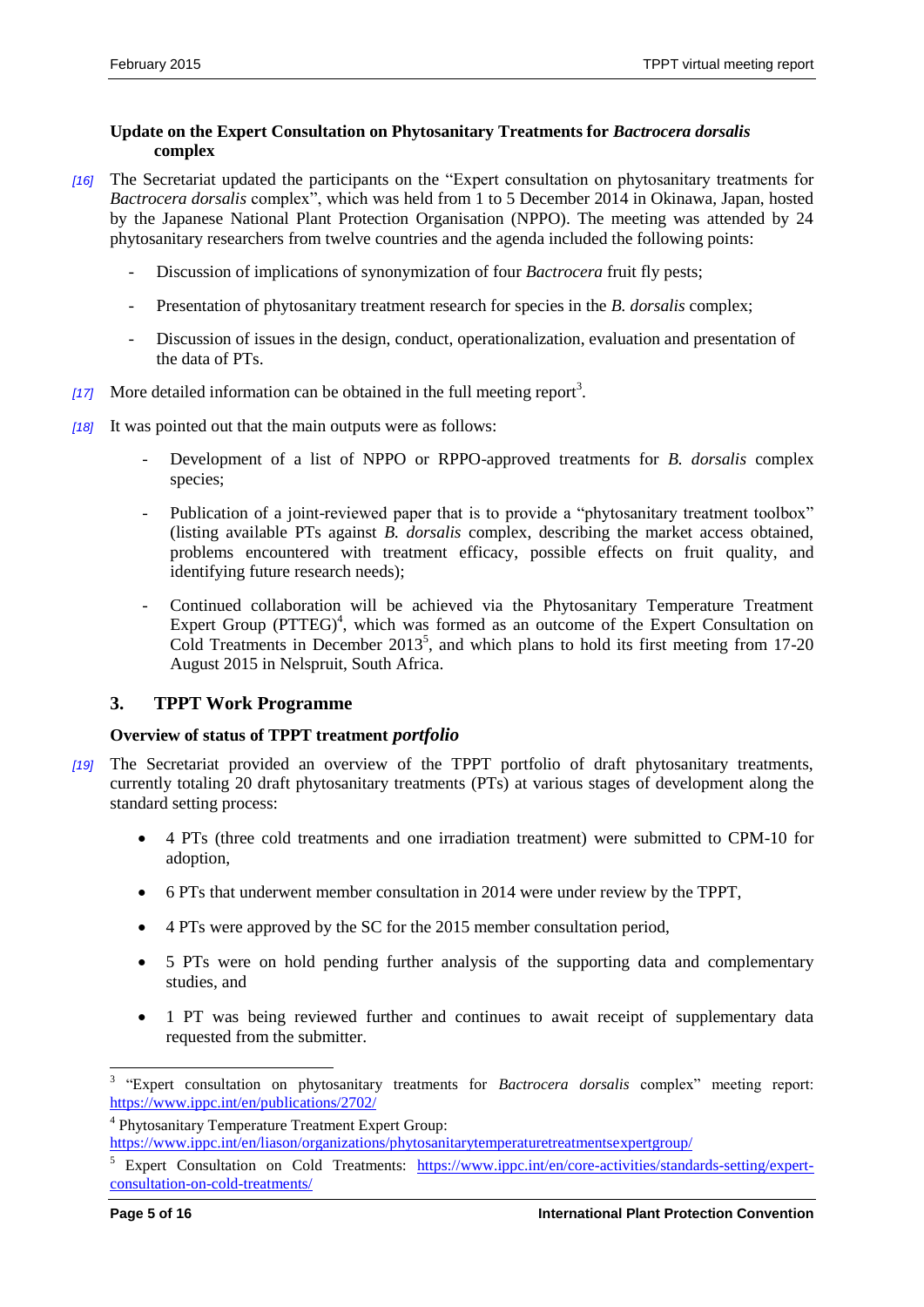*[20]* With regard to the three cold treatments submitted to CPM-10 for adoption, the Secretariat reminded the panel that these had previously received formal objections, responses to which were drafted by the TPPT at its 2014 face-to-face meeting and endorsed by the SC at its 2014 November meeting. The Secretariat further explained that, in response to a subsequent informal query by a contracting party regarding the treatment schedules presented in the three draft cold treatments, the TPPT in consultation with the Steward provided an explanatory document entitled "Influence of Treatment Efficacy on Selecting Phytosanitary Treatments" via the Secretariat. This document was agreed to by the TPPT and is appended to the present report (see Appendix 2).

## <span id="page-5-0"></span>**Review of 2014 member consultation comments on six phytosanitary treatments**

- *[21]* The Secretariat explained that comments received during the member consultation (1 July to 30 November 2014) on six draft phytosanitary treatments were already under review by TPPT members but that treatment leads still needed to be formally assigned by the TPPT for four of these treatments. For the benefit of the new TPPT members a brief discussion followed outlining the requirements for the review of comments.
- *[22]* The Secretariat highlighted the importance of meeting review and submission deadlines, as well as the availability of other panel members to assist the treatment leads in their review of comments or other tasks associated with advancing the draft PTs. By way of email exchange the deadline for the initial review of the comments had been set for 30 March 2015 and this was reaffirmed by the meeting participants; next steps would be discussed after the initial review was completed.
- *[23]* The TPPT:
	- (1) *agreed* to assign the following TPPT members as treatment leads for the following four draft phytosanitary treatments:
		- a. High temperature forced air treatment for *Bactrocera melanotus* and *B. xanthodes* on papaya (2009-105): Mr Daojian YU
		- b. Cold treatment for *Ceratitis capitata* on *Citrus clementina* var. Clemenules (2010- 102): Mr Eduardo WILLINK
		- c. Cold treatment for *Ceratitis capitata* on *Citrus sinensis* var. Navel and Valencia (2010-103): Mr Glenn BOWMAN
		- d. Irradiation treatment for *Ostrinia nubilalis* (2012-009): Mr Matthew SMYTH

### <span id="page-5-1"></span>**TPPT recommendations for future research on high temperature forced air treatment**

- *[24]* The lead TPPT member for the development of a paper on "High temperature forced air treatment" introduced the paper, explaining it was being developed in an effort to provide recommendations to the treatment submitter. The original title of this paper: "High temperature forced air treatment for selected fruit fly species (Diptera: Tephritidae) in fruit" was reconsidered when the TPPT, at its 2013 meeting, considered the submitted data and noted these supported recommendations of HTFA treatment for only two tephritid fruit fly species, namely *Bactrocera melanotus* and *B. xanthodes*, on one fruit crop, *Carica papaya*. The TPPT changed the title to: "High temperature forced air treatment for *Bactrocera melanotus* and *B. xanthodes* on papaya" (2009-105)" as a result. The work underpinning this draft treatment was intended to provide support for a generic high temperature forced air (HTFA) treatment which would cover all fruit fly pests of quarantine concern, thus facilitating export of fruit.
- *[25]* It was agreed that the panel would provide guidance to the treatment submitter on the research required to extend the treatment to other fruit fly species and hosts of interest to them in international trade. The paper thus intends to encourage the submitter, or indeed other interested parties, to consider submitting additional data in the future to add other fruit fly species or fruit commodities to a given treatment.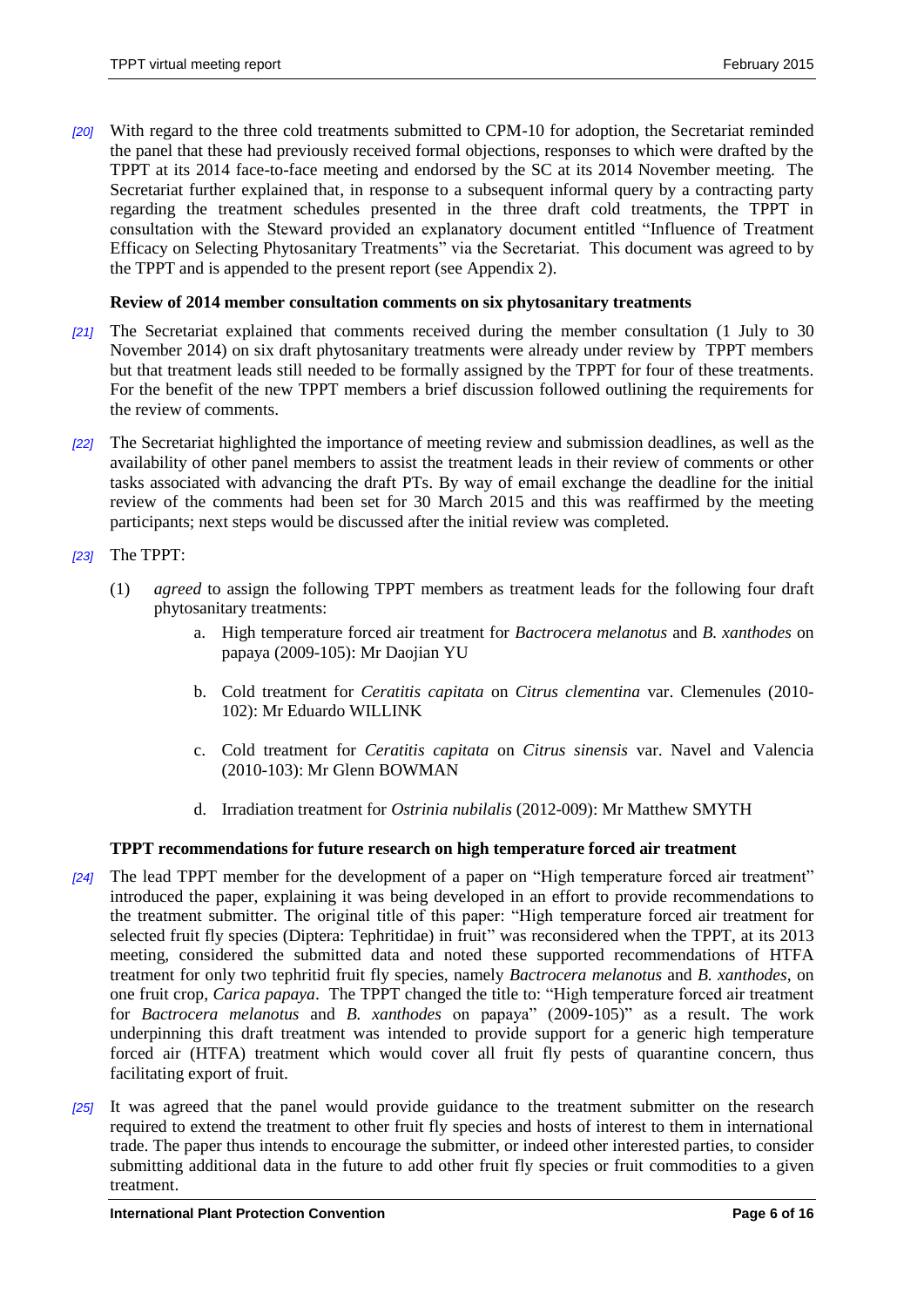- *[26]* The Secretariat provided a brief history of the document, noting that it had been drafted by the assigned lead and reviewed at the TPPT 2014 meeting. In consideration of the discussions at that meeting and subsequent comments provided by several TPPT members the lead revised the document and it was reviewed again in a TPPT e-forum discussion in January 2015. The accordingly revised draft was presented to the TPPT for discussion at the present meeting.
- *[27]* It was further explained by the Secretariat that the procedure for making the document "TPPT recommendations for future research on high temperature forced air treatment" publically available would be to forward it to the SC, as part of the TPPT update at the next SC meeting (2015 May), for noting the document and requesting the Secretariat to append it to the report of the present meeting. The panel members indicated their agreement with the present version of the document and that it should therefore be submitted to the SC. Several comments were provided to the lead who will revise the document further, the revisions will be verified by the Rapporteur, and the document will be submitted to the SC May 2015 meeting. Once approved by the SC, it will be appended to the report of this meeting.
- *[28]* The TPPT:
	- (2) *invited* the SC to note the document "TPPT recommendations for future research on high temperature forced air treatment", to be appended to the 2015 February TPPT virtual meeting report.

## <span id="page-6-0"></span>**Characterization of heated air treatments**

- *[29]* The lead TPPT member introduced the paper and, by way of background, mentioned that concerns regarding the complexity of HTFA treatments had been raised during a TPPT e-forum discussion in August 2013. The issue of the characterization of heated air treatments was thus added to the TPPT work program in April 2014, with the objective of providing the following in the document:
	- explanations of:
		- what type of information should be provided in heated air treatment proposal submissions;
		- *-* the differences between vapour heat treatments (VHT) and HTFA treatments;
		- *-* how temperatures should be recorded during experiments (e.g. highest temperature recorded during the confirmatory tests should be considered as a minimum requirement, minimum core temperature for the entire load and minimum time at that core temperature, heat-up time);
	- describe what factors can affect efficacy of heat treatments and factors which may not be significant for commercial application;
	- describe what type of information a treatment schedule should contain, giving examples of VHT and HTFA treatment schedules (e.g. hydro cooling is not part of a schedule).
- *[30]* It was explained that this document outlined these issues and that the panel was requested to approve it for submission to the SC for noting and inclusion to the "Working TPPT criteria for treatment evaluation", which are published in the IPPC Standard Setting Procedure Manual<sup>6</sup>.
- *[31]* Two members considered that some of the information provided in the draft document "Characterization of heated air treatments" could be included in the paper on guidelines for the evaluation of treatment efficacy and the lead for the latter document invited members to provide him with comments and suggestions.

 $\overline{\phantom{a}}$ 

<sup>&</sup>lt;sup>6</sup> IPPC Standard Setting Procedure Manual: [https://www.ippc.int/en/core-activities/ippc-standard-setting](https://www.ippc.int/en/core-activities/ippc-standard-setting-procedure-manual/)[procedure-manual/](https://www.ippc.int/en/core-activities/ippc-standard-setting-procedure-manual/)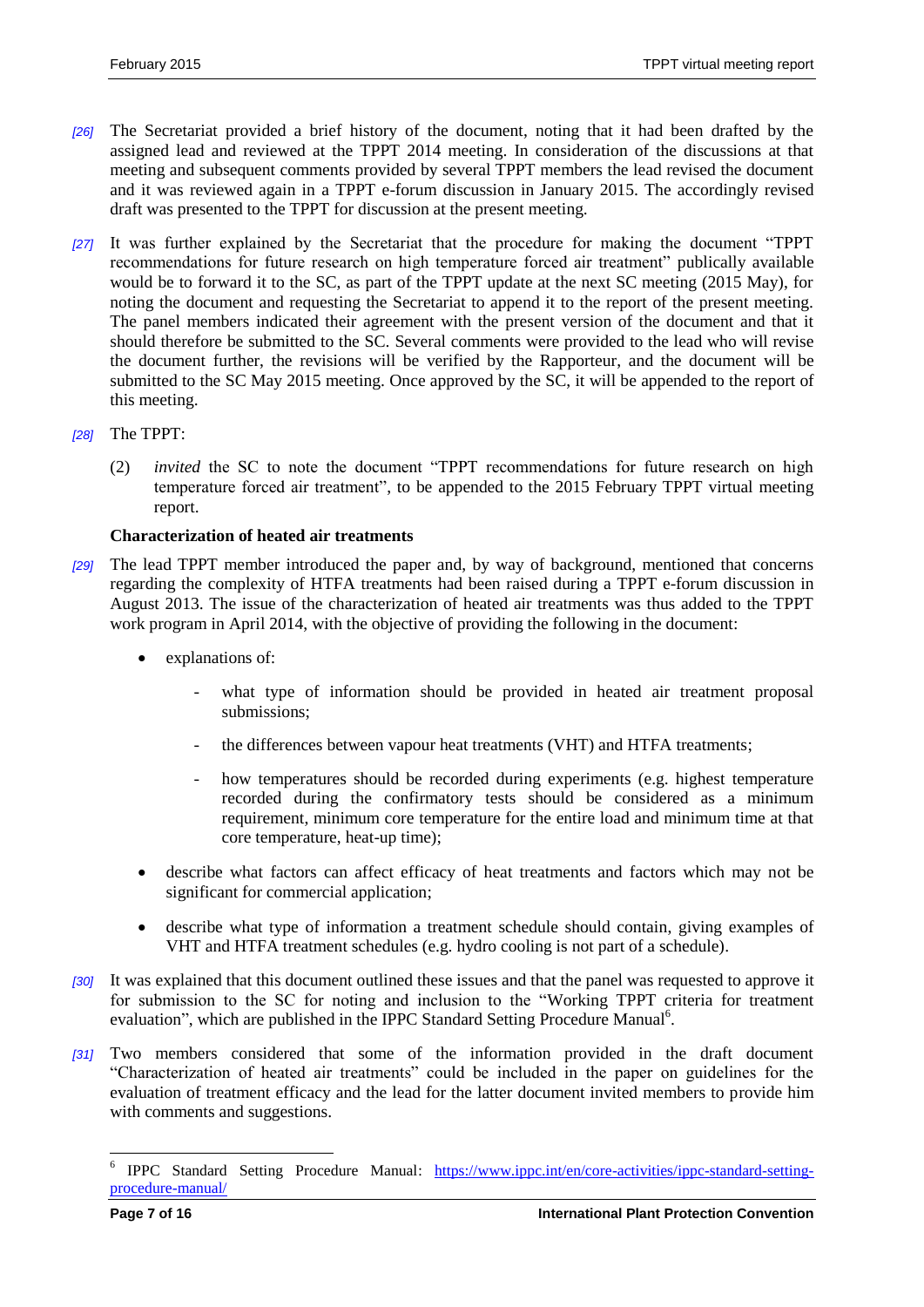- *[32]* One member requested clarification of a mention regarding heating rates with reference to work of Thomas and Shellie (2011). The treatment lead explained that the way it was written was correct, as it suggested that heat shock protein development can occur under commercial treatment scenarios where heating rates are slow. It was agreed that this document needed some slight adjustments to the text for better clarity.
- *[33]* The panel members agreed to open an e-forum discussion to submit further comments and suggestions on the document to the lead. The Secretariat mentioned that an e-forum would be opened with urgency in order to have final agreement from the TPPT before presenting the document to the SC at its 2015 May meeting.
- *[34]* The TPPT:
	- (3) *agreed* for the lead TPPT member to finalize the document "Characterization of heated air treatments" subsequent to an e-forum discussion soliciting final comments by TPPT members;
	- (4) *invited* the SC to note the document "Characterization of heated air treatments" for inclusion in the "Working TPPT criteria for treatment evaluation".

### <span id="page-7-0"></span>**Extrapolation to estimate efficacy**

- *[35]* The lead TPPT member introduced the paper "Extrapolation to estimate efficacy", mentioning that he was tasked with producing a first draft at the 2014 TPPT meeting. It was explained that this document, once finalized, is to be submitted to the SC for inclusion in the "Working TPPT criteria for treatment evaluation".
- *[36]* One member indicated that he had many comments to provide on the draft document and suggested an e-forum discussion be opened for comments to be submitted and views exchanged on the document. He highlighted that, as a starting point for discussion, it will need to be clarified if extrapolation was used to estimate efficacy or if it was rather a means of placing bounds on efficacy. The lead concurred that further consideration of these concepts in the context of high treatment levels was needed and emphasized the importance of confirmatory testing particularly in regard of phytosanitary treatments for fresh commodities where treatment levels hover on the edge of damaging the commodity whenkilling the target insects.
- *[37]* It was agreed that this issue needs further discussion and that an e-forum will be opened in March 2015.
- *[38]* The TPPT:
	- (5) *agreed* to hold an e-forum discussion on the document "Extrapolation to estimate efficacy" to provide comments and exchange views.

## <span id="page-7-1"></span>**Technical support document for definition of effective dose**

- *[39]* The lead TPPT member introduced the paper "Technical support document for definition of effective dose", which has been produced in response to a request received by the SC after its 2014 May meeting for the TPPT to discuss the term *effective dose* (2013-017), taking into account the options proposed by the Technical Panel on Glossary.
- *[40]* A suggestion was put forward to add a section at the end of the document to note the specific recommendations made by the TPPT to the SC, namely to invite the SC to consider the use of the recommended text to describe the level of efficacy achieved by a treatment schedule and to consider amending existing treatment schedules in accordance with the revised text.
- *[41]* One panel member suggested to condense the text in the draft document to summarise more succinctly the various deliberations by the TPPT on the use of different options for stating treatment efficacy levels.
- *[42]* The panel agreed that the treatment lead will adjust the draft document, considering the participants' comments and circulate the final version to panel members via e-mail for approval. Once approved it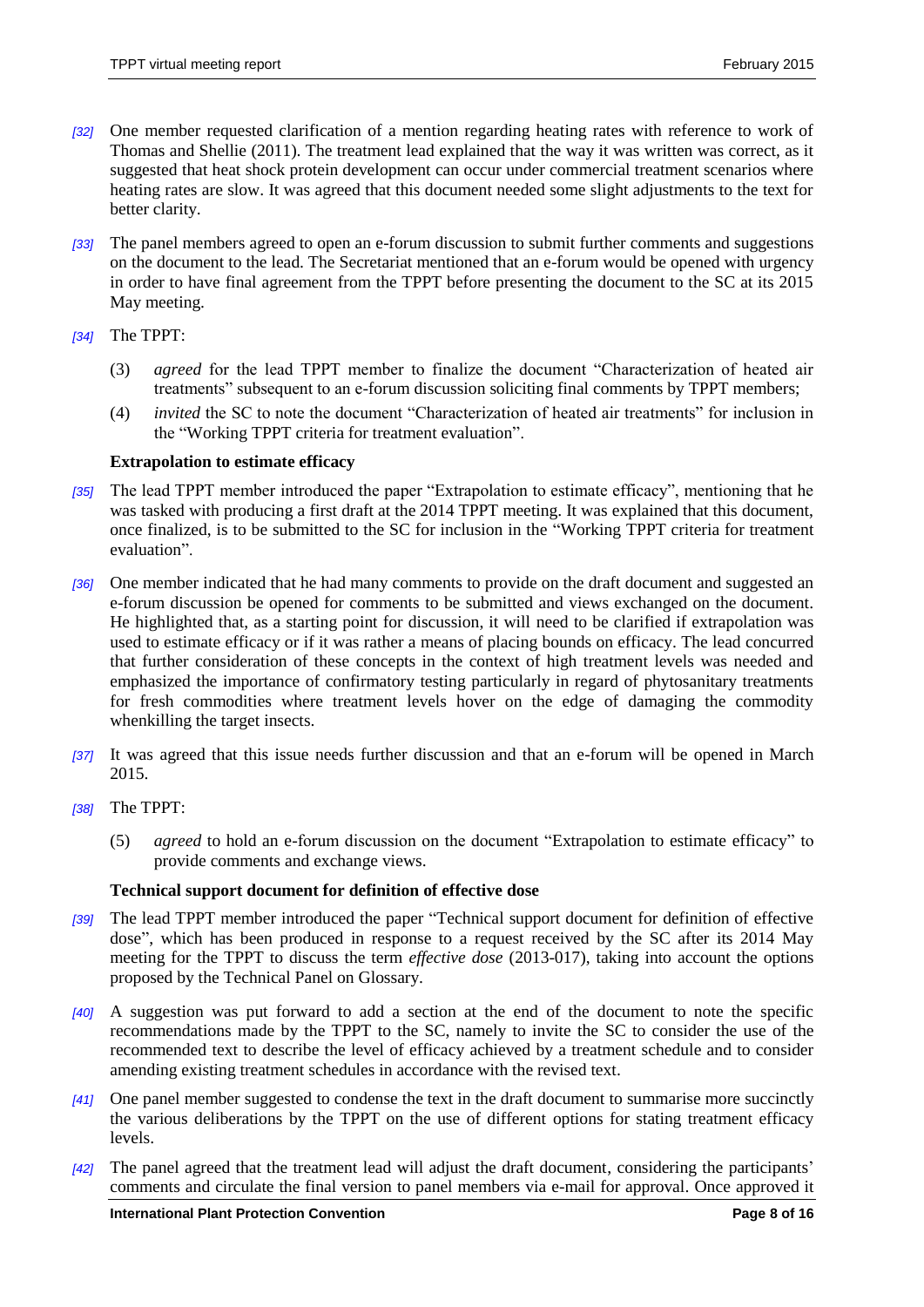will be submitted to the SC at its 2015 May meeting, inviting the SC to agree to the following text to describe the level of efficacy achieved by a treatment schedule, as outlined in the document "Technical support document for definition of effective dose":

There is 95% confidence that the treatment according to this schedule [kills|inactivates|removes|renders infertile|devitalizes] not less than 99.9963% of [the treated pests].

#### *[43]* The TPPT:

(6) *invited the SC to agree* to the use of the following text to describe the level of efficacy achieved by a treatment schedule, as outlined in the document "Technical support document for definition of effective dose":

There is 95% confidence that the treatment according to this schedule [kills|inactivates|removes|renders infertile|devitalizes] not less than 99.9963% of [the treated pests].

(7) *invited the SC to consider* whether the existing schedules included as annexes to ISPM 28 (*Phytosanitary Treatments for Regulated Pests*) should be amended to conform with the new format for describing the treatment efficacy.

### <span id="page-8-0"></span>**4. Other business**

#### <span id="page-8-1"></span>**Work programme**

*[44]* The Secretariat mentioned that an e-forum discussion will be opened up soon for the review of the document "Instructions to assist NPPOs and RPPOs in proper and complete submissions".

#### <span id="page-8-2"></span>**Next virtual meeting/face-to-face meeting dates**

- *[45]* The next TPPT virtual meeting was agreed to be held on 26 May 2015.
- *[46]* The Secretariat informed that the next face-to-face meeting will be held in Fukushima, Japan from 31 August to 4 September 2015.

#### <span id="page-8-3"></span>**Other business**

- *[47]* The Secretariat mentioned that one TPPT member enquired about the available documentation of the rationale for selecting the final dose for the treatment schedule in Annex 12 of ISPM 28. The member was informed that the Secretariat could not retrieve this information. A panel member offered to obtain this information from his notes and share it with the TPPT.
- *[48]* The Secretariat informed the TPPT about the IPPC Photo Contest named "Pests without Borders!". It was mentioned that there were three thematic areas: pests, their impact on food security and the environment, and management of pests. Participants were encouraged to submit their photos by the deadline for submissions (28 February 2015). Winners of the contest will be announced at CPM-10 (2015).

### <span id="page-8-4"></span>**5. Close of the meeting and feedback**

*[49]* The Secretariat thanked all members for their participation and closed the meeting.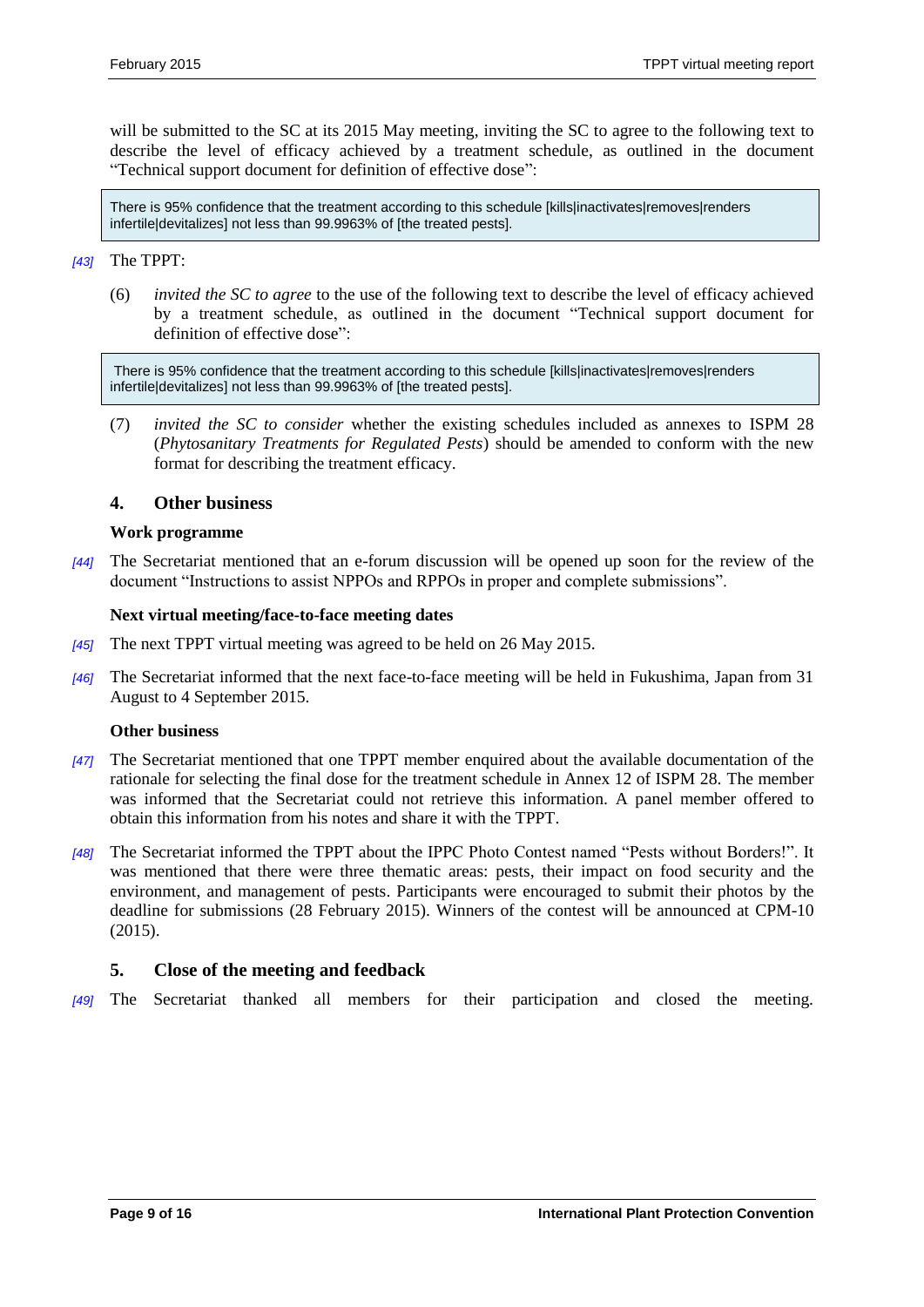# <span id="page-9-0"></span>**Appendix 1 - Agenda**

# **2015 February TPPT Virtual Meeting**

*Meeting Schedule 17 February 2015*

*12:00 noon to 01:30 pm (Rome, Italy)*

# **AGENDA**

| <b>AGENDA ITEM</b>                                                                                                                                 | <b>DOCUMENT NO.</b>                  | <b>PRESENTER</b> |
|----------------------------------------------------------------------------------------------------------------------------------------------------|--------------------------------------|------------------|
| 1. Opening of the meeting                                                                                                                          |                                      | <b>NIYAZI</b>    |
| Welcome by the IPPC Secretariat<br>$\bullet$<br>Virtual meeting information for Adobe Connect<br>Adoption of the agenda and election of rapporteur | 02_TPPT_2015_Feb<br>01_TPPT_2015_Feb |                  |
| 2. IPPC Secretariat Updates                                                                                                                        |                                      | <b>NIYAZI</b>    |
| Update from SC 2014 Nov<br>Update on CPM-10<br>Status of draft PTs<br>Update on Expert Consultation on PTs for Bactrocera<br>dorsalis complex      |                                      |                  |
| 3. TPPT Work Programme                                                                                                                             |                                      |                  |
| 3.1 Review of member consultation (MC) comments on 6<br>draft PTs (discussion to guide new TPPT members)                                           |                                      |                  |
| 3.2 TPPT recommendations for future research on HTFA<br>treatment                                                                                  | 03_TPPT_2015_Feb                     | <b>ORMSBY</b>    |
| 3.3 Characterization of heated air treatments                                                                                                      | 04_TPPT_2015_Feb                     | <b>HALLMAN</b>   |
| 3.4 Extrapolation to estimate efficacy                                                                                                             | 05_TPPT_2015_Feb                     | <b>HALLMAN</b>   |
| 3.5 Technical support document for glossary definition of<br>effective dose                                                                        | 06_TPPT_2015_Feb                     | ORMSBY           |
| 4. Other business                                                                                                                                  |                                      | <b>NIYAZI</b>    |
| Work programme<br>$\bullet$<br>Next virtual meeting/face-to-face meeting dates<br>Any other business                                               |                                      |                  |
| 5. Close of the meeting and feedback                                                                                                               |                                      |                  |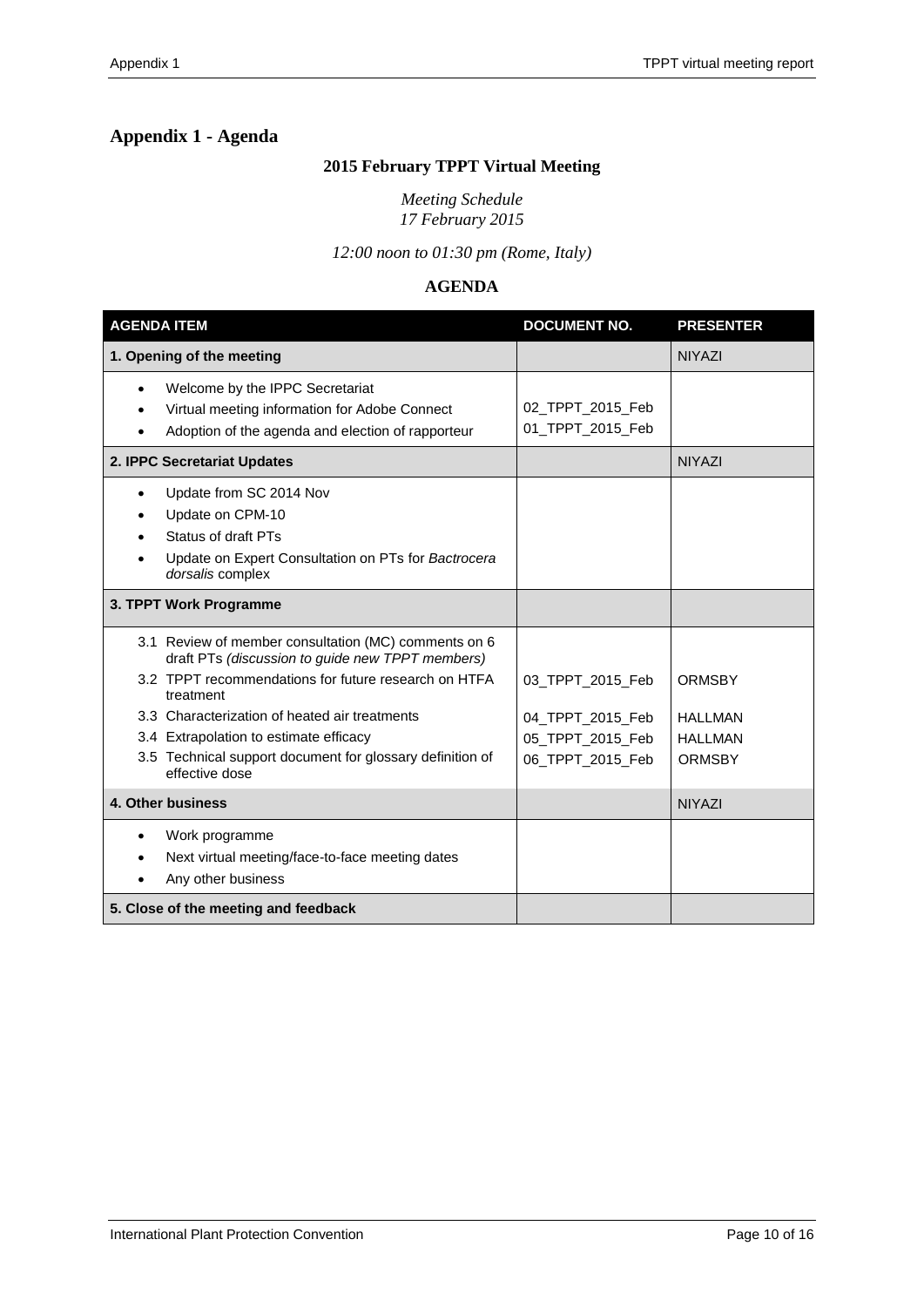# <span id="page-10-0"></span>**Appendix 2**

# **Influence of Treatment Efficacy on Selecting Phytosanitary Treatments**

## *(prepared by the TPPT)*

- *[1]* The Technical Panel for Phytosanitary Treatments (TPPT) evaluates submitted phytosanitary treatments to ensure they meet the requirements of ISPM 28 (*Phytosanitary Treatments for Regulated Pests*). ISPM 28 states that "..adopted treatments provide the minimum requirements necessary to control a regulated pest at a stated efficacy." This stated efficacy is required to enable member countries to select treatments that provide a level of protection equivalent to that country's acceptable level of protection (ALOP). TPPT calculates the level of efficacy of a submitted treatment from the information provided and publically available to the 95% level of confidence.
- *[2]* In developing phytosanitary treatments internationally, researchers may create data on the same treatment type over a number of different treatment conditions e.g. irradiation doses at different temperatures, temperature treatments over different durations etc. Where these efficacy data can be justifiably combined the TPPT will do so to provide a higher efficacy level for a particular treatment schedule. However the efficacy data often cannot justifiably be combined and different but closely related treatment schedules result.
- *[3]* These separate schedules will (more than likely) have differing levels of demonstrated efficacy. In these cases the TPPT considers the least stringent treatment schedule (e.g. warmer cold treatment or cooler heat treatment etc) will be recommended to the SC for their consideration if that treatment has the highest level of demonstrated efficacy. Where more stringent treatments have a higher level of efficacy, both the less stringent treatment schedule and the more stringent treatment schedule with the higher level of efficacy will be recommended. The latter case will allow contracting parties the option of selecting the more stringent treatment for use if the efficacy of the less stringent treatment does not meet their ALOP.
- *[4]* In the current situation of the cold treatment schedules for Queensland fruit fly (*Bactrocera tryoni*):
	- Treatments 2007-206 E and F: the 2°C schedules were not specifically stated, as the **less stringent 3°C schedules showed higher efficacy**, and the 2°C schedules would be covered by stating that the treatment had to be **at 3°C or below**, rendering the more stringent 2°C schedule redundant.
	- Treatment 2007-206 G: Both schedules (2 and 3°C) were retained separately as the **less stringent 3<sup>°</sup>C treatment has a lower efficacy** than the more stringent 2<sup>°</sup>C treatment.

### *[5]* **Table 1: Decision analysis for schedule selection of cold treatments for Queensland fruit fly**

| <b>Treatment Label</b>  | <b>Treatment</b><br><b>Schedule</b>   | Level of Efficacy (at<br>95% level of<br>confidence) | <b>Decision</b>                         |
|-------------------------|---------------------------------------|------------------------------------------------------|-----------------------------------------|
| 2007-206E - Navel       | $2^{\circ}$ C for 16 days             | 99.9973%                                             | <b>Not proposed (lower</b><br>efficacy) |
| <b>Oranges</b>          | $3^{\circ}$ C or below for<br>16 days | 99.9981%                                             | <b>Proposed (less stringent)</b>        |
| $2007 - 206E -$         | $2^{\circ}$ C for 16 days             | 99.9960%                                             | <b>Not proposed (lower</b><br>efficacy) |
| <b>Valencia Oranges</b> | $3^{\circ}$ C or below for            | 99.9973%                                             | <b>Proposed (less stringent)</b>        |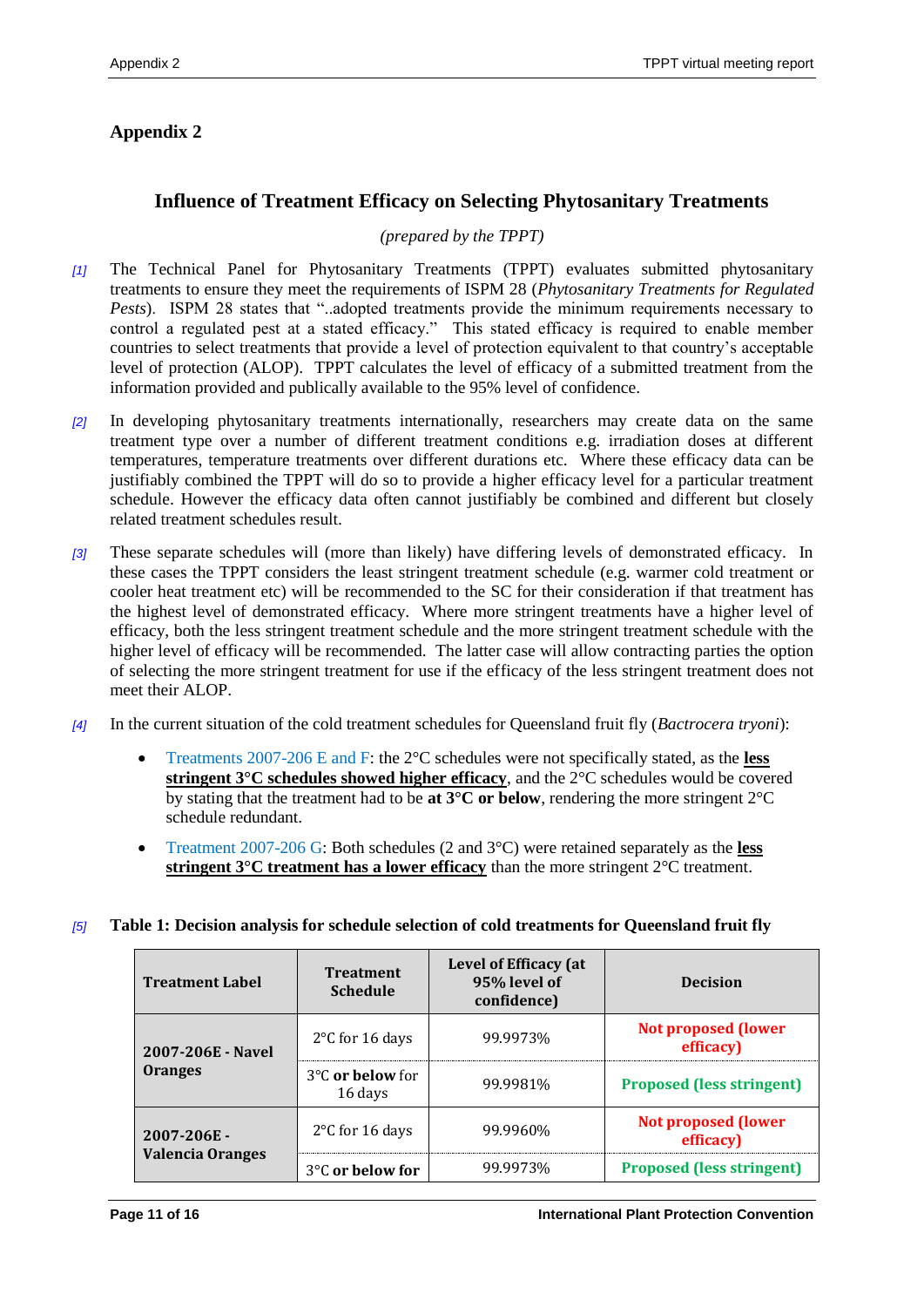|                    | 16 days                                           |          |                                         |
|--------------------|---------------------------------------------------|----------|-----------------------------------------|
|                    | $2^{\circ}$ C for 16 days                         | 99.9968% | <b>Not proposed (lower</b><br>efficacy) |
| 2007-206F - Tangor | $3^{\circ}$ C or below for<br>99.9986%<br>16 days |          | <b>Proposed (less stringent)</b>        |
| $2007 - 206G -$    | 2°C for 14 days                                   | 99.99%   | <b>Proposed (highest efficacy)</b>      |
| Lemons             | 3°C for 14 days                                   | 99.9872% | <b>Proposed (less stringent)</b>        |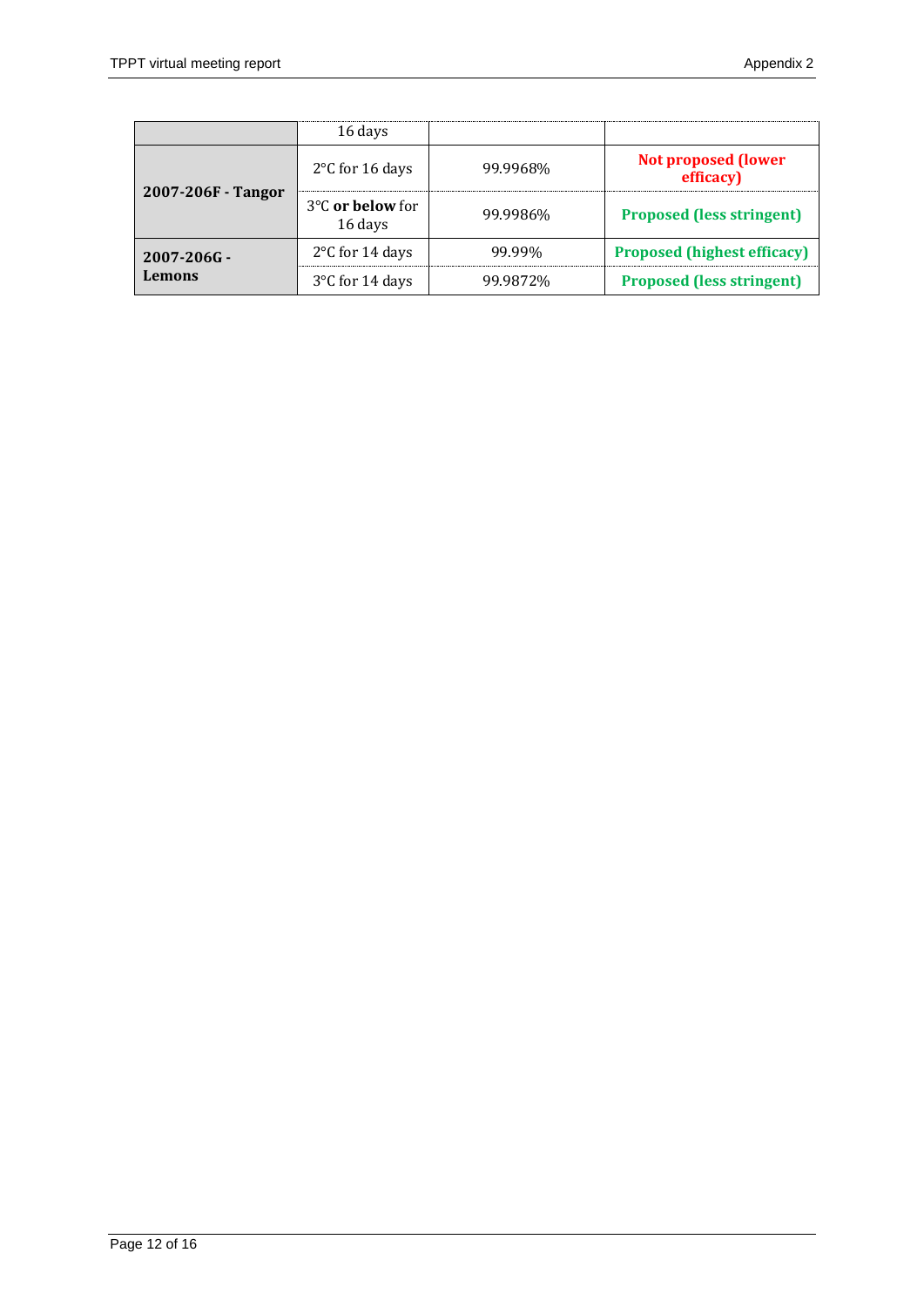# <span id="page-12-0"></span>**Appendix 3**

# **TPPT Recommendations for Future Research on High Temperature Forced Air Treatment**

# **(TOWARDS A POSTHARVEST HEAT TREATMENT AGAINST FRUIT FLIES OF ECONOMIC IMPORTANCE IN THE PACIFIC REGION)**

| High temperature forced air treatment for selected fruit fly species (Diptera:<br>Tephritidae) in fruit.                                                                                                                                                                                                                                                                                                                                                               |  |  |  |  |
|------------------------------------------------------------------------------------------------------------------------------------------------------------------------------------------------------------------------------------------------------------------------------------------------------------------------------------------------------------------------------------------------------------------------------------------------------------------------|--|--|--|--|
| Heat                                                                                                                                                                                                                                                                                                                                                                                                                                                                   |  |  |  |  |
| Anastrepha ludens (Loew), Anastrepha suspensa (Loew), Bactrocera cucurbitae<br>(Coquillett), Bactrocera dorsalis (Hendel), Bactrocera facialis (Coquillett), Bactrocera kirki<br>(Froggatt), Bactrocera melanotus (Coquillett), Bactrocera passiflorae (Froggatt),<br>Bactrocera psidii (Froggatt), Bactrocera tryoni (Froggatt), Bactrocera xanthodes (Broun),<br>Ceratitis capitata (Wiedemann), (Diptera: Tephritidae)                                              |  |  |  |  |
| Fruit hosts of tephritid fruit flies (Diptera: Tephritidae).                                                                                                                                                                                                                                                                                                                                                                                                           |  |  |  |  |
| Exposure in a forced air chamber:<br>at a minimum of 60% relative humidity;<br>to air temperatures increasing from room temperature to 48.5°C;<br>for at least 3 hours or until core temperature reaches 47.5°C;<br>followed by 20 minutes in a forced air chamber at 60% relative humidity and an<br>air temperature of 48°C and fruit pulp temperature at a minimum of 47.5°C;<br>after which fruit are hydro-cooled in a shower of water at 24-26°C for 70 minutes. |  |  |  |  |
|                                                                                                                                                                                                                                                                                                                                                                                                                                                                        |  |  |  |  |

# **Background**

- *[1]* The IPPC Technical Panel on Phytosanitary Treatments (TPPT) reviewed additional information submitted in support of the original proposal entitled: *High temperature forced air treatment for selected fruit fly species (Diptera: Tephritidae) in fruit (2009-105).*
- *[2]* In evaluating this treatment the TPPT considered the technical justification for including other pest tephritid fruit flies (*Anastrepha ludens* (Loew), *Anastrepha suspensa* (Loew), *Bactrocera cucurbitae* (Coquillett), *Bactrocera dorsalis* (Hendel), *Bactrocera facialis* (Coquillett), *Bactrocera kirki* (Froggatt), *Bactrocera melanotus* (Coquillett), *Bactrocera passiflorae* (Froggatt), *Bactrocera psidii* (Froggatt), *Bactrocera tryoni* (Froggatt), *Bactrocera xanthodes* (Broun) and *Ceratitis capitata* (Wiedemann) and other fruit crops (all fruit hosts of tephritid fruit flies) in the treatment description as originally submitted.

# **TPPT recommendations**

- *[3]* The TPPT is recommending including only the two pest tephritid fruit flies, *B. melanotus* and *B. xanthodes* for only one fruit crop, *Carica papaya*, based on the work presented, in this treatment.
- *[4]* The proposed treatment is based on:
	- Exposure in a forced air chamber;
	- At a minimum of 60% relative humidity;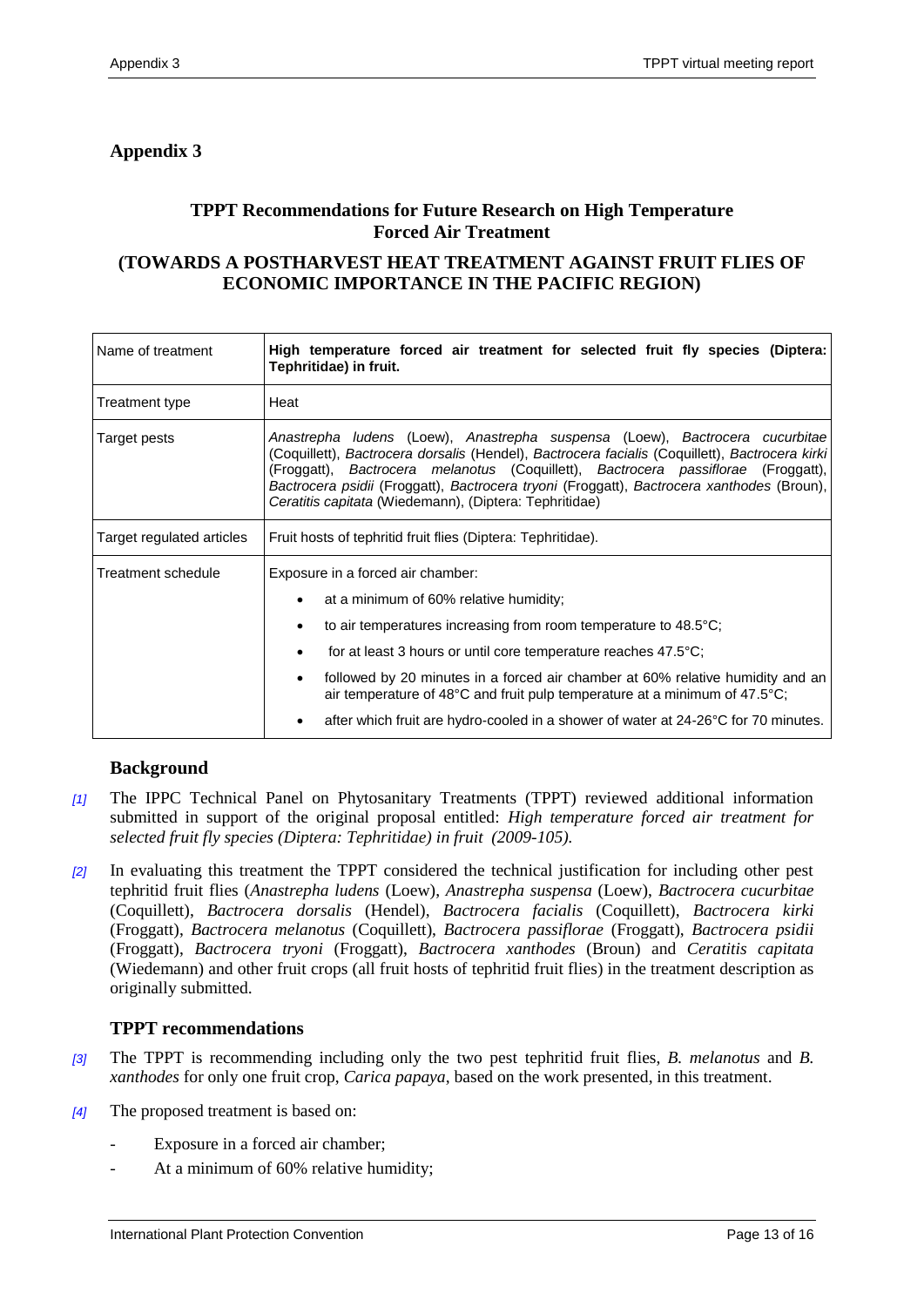- To air temperatures increasing from room temperature to  $48.5^{\circ}$ C;
- For at least 3 hours or until core temperature reaches  $47.5^{\circ}$ C;
- Followed by 20 minutes in a forced air chamber at 60% relative humidity and an air temperature of 48°C and fruit pulp temperature at a minimum of 47.5°C
- After which fruit are hydro-cooled in a shower of water at  $24{\text -}26^{\circ}\text{C}$  for 70 minutes
- With an Effective Dose  $(ED)_{99,9914}$  at a confidence level of 95%.

## **Reasons for TPPT recommendations**

- *[5]* The original submission included twelve tephritid species, mostly of importance to exports of host fruit from the Pacific region. A subsequent re-submission deleted two Anastrepha species and Ceratitis capitata from the original list. That left nine Bactrocera species of direct economic importance to Oceania.
- *[6]* The panel had concerns with the quality of data provided and whether it was possible to compare thermotolerance of different species using data from different laboratories. It was also noted that there may be difficulties with approval of this treatment as importing countries may not accept a generic treatment for all fruit fly species on all fruit fly host fruits from the Pacific region based on the publications and unpublished data mentioned in the re-submission.
- *[7]* It is understood that there is much historical evidence for the success of this high temperature forced air (HTFA) schedule in international trade on a number of pest tephritids in a range of exported commodities and from a number of Pacific island nations. However, these data have not been made available in the submission.
- *[8]* Studies reported here on determining the most thermotolerant life stages of the insects were completed in hot water baths. It is not known if insects treated in a hot water dip (HWD) respond the same way to those treated with vapour heat (VHT) or with HTFA. It may also be unlikely that naked insect life stages dipped in hot water respond to heat in the same manner as insects in fruit dipped in hot water. Research comparing naked insect reactions with insects in fruit and also on naked insects dipped in water compared with insects in fruit in VHT or HTFA should be done before using naked stages to develop treatments. The panel considers that the use of the HWD method to determine the most tolerant life stage for a species may not be consistent with in-fruit tests, and this has indeed been suggested from the results of comparative trials between HWD and VHT (Merino et al., 1985) and HWD and HTFA (Waddell et al., 1993). Therefore, the panel considered that, although HWD testing would show differences in heat tolerances between species, life-stage differences to the treatment schedule within a species could be determined only by treatment of the different stages infesting fruit in a way that closely mimics nature. This is in part because the fruit fly life stages occur in different areas of the fruit (e.g. eggs at the surface and third instar larvae towards the centre), thus, receive different total exposures to temperature during the treatment.
- *[9]* Species tolerances to treatments are compared between different Pacific islands over varying periods of time and under different laboratory conditions, making comparisons among studies precarious. Conflicting data (e.g. which species is the more heat tolerant and different LD99 values given for the same species but from different laboratories) are evident from comparisons of heat tolerance between species when carried out at different laboratories over differing time periods. However, the panel considered that the comparative species tolerance testing between B. melanotus and B. xanthodes by Waddell et al. (1993) was carried out adequately and confirmed that B. melanotus is the more heat tolerant of the two species.
- *[10]* Much of the submitted supporting data do not describe the actual treatment sufficiently well. For example, no mention is made of heat ramping up time or of the need for hydrocooling after treatment.
- *[11]* Temperature treatments for determination of most tolerant life stage were applied in two different ways by: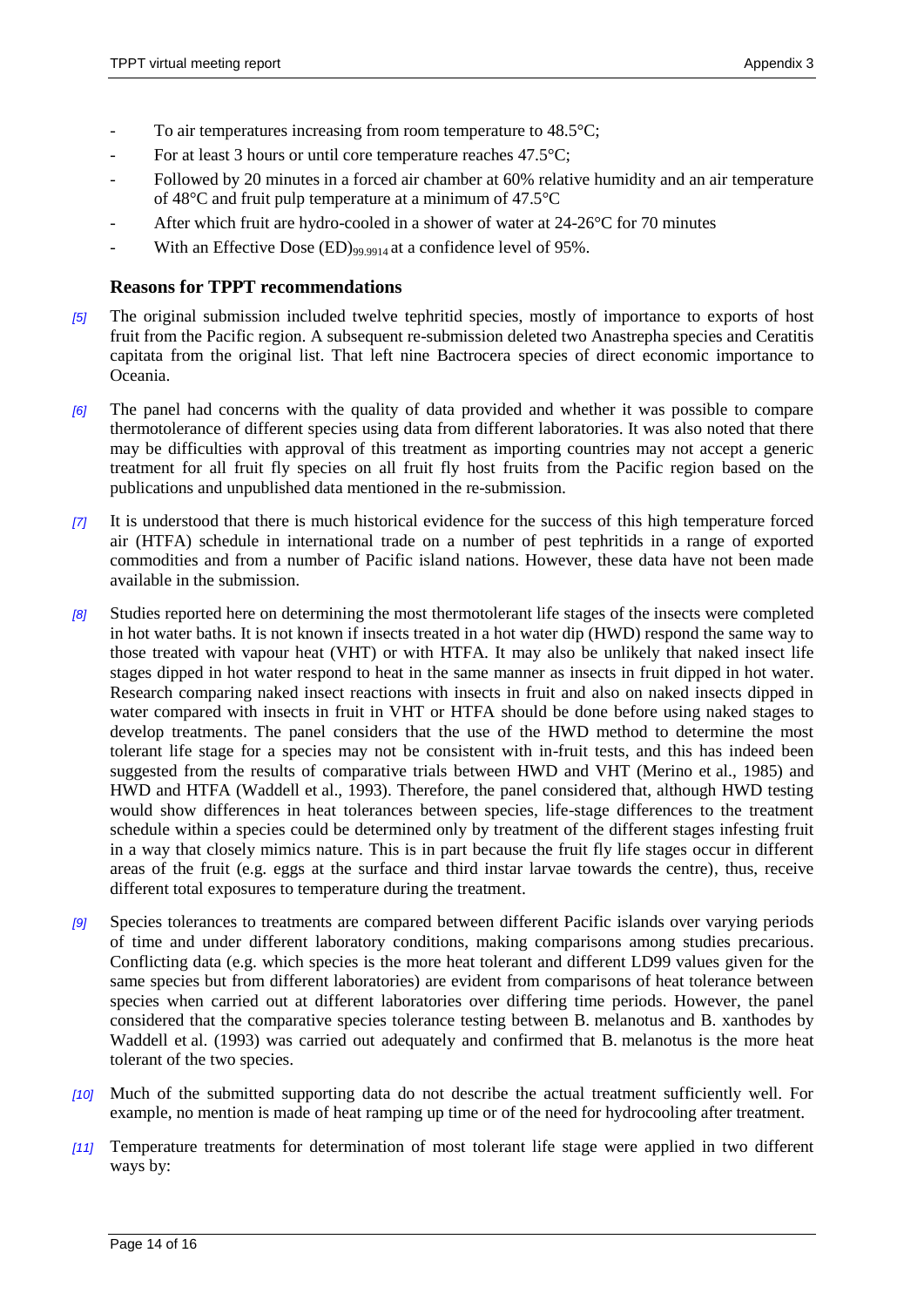- Increasing temperature; or
- Increasing exposure times to a single temperature.
- *[12]* Often no statistical analysis of the research data was provided to showif differences in life-stage responses were significant.
- *[13]* Most of the tests shown in supporting documents relate only to 99% mortality (LD<sub>99</sub>) for evidence of treatment efficacy. This may be insufficient for international acceptance. The TPPT considered it unlikely that there would be international (e.g. IPPC) acceptance of LT99 as the criterion for treatment efficacy.
- *[14]* The IPPC generally requires that at least 95% Confidence Intervals be given for all data on LT values. Many of the supporting documents do not provide these.
- *[15]* All of the tests were applied to *Carica papaya* only. No results for other fruit types could be found in the literature, so the panel considered the schedule should be recommended only for papaya.

## **Discussion on future research**

- *[16]* There is an obvious benefit for creating a single heat disinfestation treatment schedule for a range of fruit commodities against a range of pest fruit flies found in the southern Pacific. The strategy was to use published literature and unpublished documents resulting from a large number of similar experiments which were not originally designed to work together. However, for the reasons given above, the TPPT could not recommend this approach due to major differences and inconsistencies between these results.
- *[17]* A single regional treatment schedule could be developed in a number of ways.
- *[18]* The most scientifically valid way would be to carry out standard heat disinfestation trials for each target fruit fly species in each target fruit within each nation:
	- Determination of the life history of eggs and larvae,
	- Determination of the most treatment tolerant life stage and
		- Determination of the efficacy of the treatment through large scale confirmatory trials.
- *[19]* This pathway would be time consuming and costly and would most likely end up with a whole series of different treatment schedules for different fruit fly species, different fruit and even the same fruit fly species but in different countries. This latter problem has occurred over the long history of cold treatment research and development.
- *[20]* An alternative to the above method would be for each country to determine which fruit in which each of their endemic/ established pest fruit fly species is most heat tolerant. Ideally each fruit fly species would be assessed for their most heat tolerant immature life stage prior to carrying out tests on different fruits. Determination of the most heat tolerant life stage would need to be done in fruit (not *in vitro*). This would mean that several fruit types would need to be infested with the most heat tolerant immature life stage of each target pest fruit fly species. The fruit would then be heat treated and assessed to determine which fruit type had the most survivors after treatment. Then the fruit with most survivors would be infested with the most heat tolerant insect life stage of each pest species, heat treated and assessed for insect survival. Again, this pathway is long and costly.
- *[21]* Another way would be for each country to determine the most heat tolerant combination of life stage, pest fruit fly, and host fruit. Confirmatory trials could then be completed on this most heat tolerant combination or set of combinations if they differ between countries.